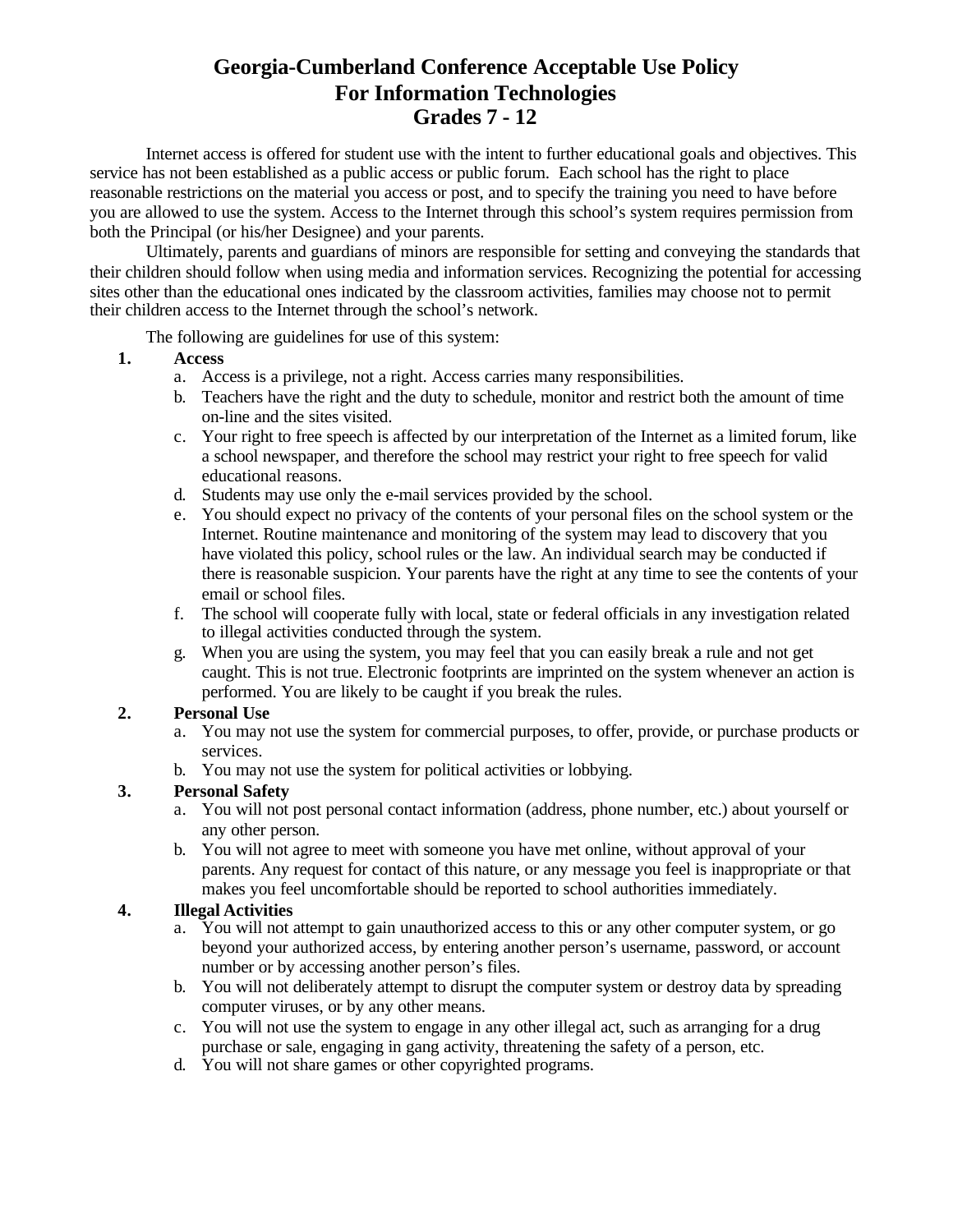## **5. System Security**

- a. You are responsible for your individual account and should take all reasonable precautions to prevent others from being able to use your account. Under no condition should you give your password to another person.
- b. You will never knowing circumvent or try to circumvent the security measure on this system or on any computer at any remote site.
- c. You will immediately notify a teacher or system administrator if you have identified a security problem. Do not look for security problems; this may appear to be an attempt to gain illegal access.
- d. You will avoid the inadvertent spread of computer viruses by following the system virus protection procedures.
- e. You will not open email attachment files from unknown or anonymous senders.

## **6. Inappropriate Language**

- a. On any and all uses of the Internet, whether in application to public or private messages or material posted on Web pages, you will not use obscene, profane, lewd, vulgar, rude, inflammatory, threatening, or disrespectful language.
- b. You will not post information that could cause danger or disruption, or engage in personal attacks, including prejudicial or discriminatory attacks.
- c. You will not harass another person by a persistent action that distresses or annoys that person. You must stop any action perceived to be annoying when asked to do so.

## **7. Respect for Privacy**

- a. You will not repost a message that was sent to you privately without permission of the person who sent you the message.
- b. You will not post private information about yourself or another person.
- c. You will not falsify your identity or the identity of another person.
- d. You will not change any file that is not your own.

## **8. Respecting Resource Limits**

- a. You will use the system only for educational activities as directed by your teachers.
- b. You will not download files or programs without following the school procedures.
- c. You will not post chain letters or engage in spamming (meaning, sending annoying or unnecessary messages to a large number of people.)
- d. You will check your e-mail frequently, delete unwanted messages promptly, and stay within your e-mail quota.
- e. You will not subscribe to any mail lists, list serves or enter chat rooms without the knowledge and written permission or documentation from your teacher or system administrator.
- f. I will not waste resources. I will print conservatively, saving paper and ink. I will work efficiently so my time on the resources is productive.

## **9. Plagiarism and Copyright Infringement**

- a. You will not plagiarize words that you find on the Internet. Plagiarism means taking the ideas or writings of others and presenting them as if they were yours.
- b. You will respect the rights of copyright owners. Copyright infringement occurs when you inappropriately reproduce anything that is protected by copyright including music, movies or text. If a work contains language that specifies appropriate use of that work, you should follow the expresses requirements. If you are unsure whether or not you can use a work, you should request permission from the copyright owner. Questions regarding copyright law should be directed to your teacher.

#### **10. Inappropriate Access to Material**

- a. You will not use the system to access material that is profane or obscene (pornography) or that advocates illegal acts, violence or discrimination toward other people (hate literature)
- b. If you mistakenly access inappropriate information, you will immediately tell your teacher or other person designated by the school. This will protect you against a claim of intentional violation of this policy.
- c. You parents should instruct you if there is additional material they think would be inappropriate for you to access. The school fully expects that you will follow your parents' instruction in this matter.